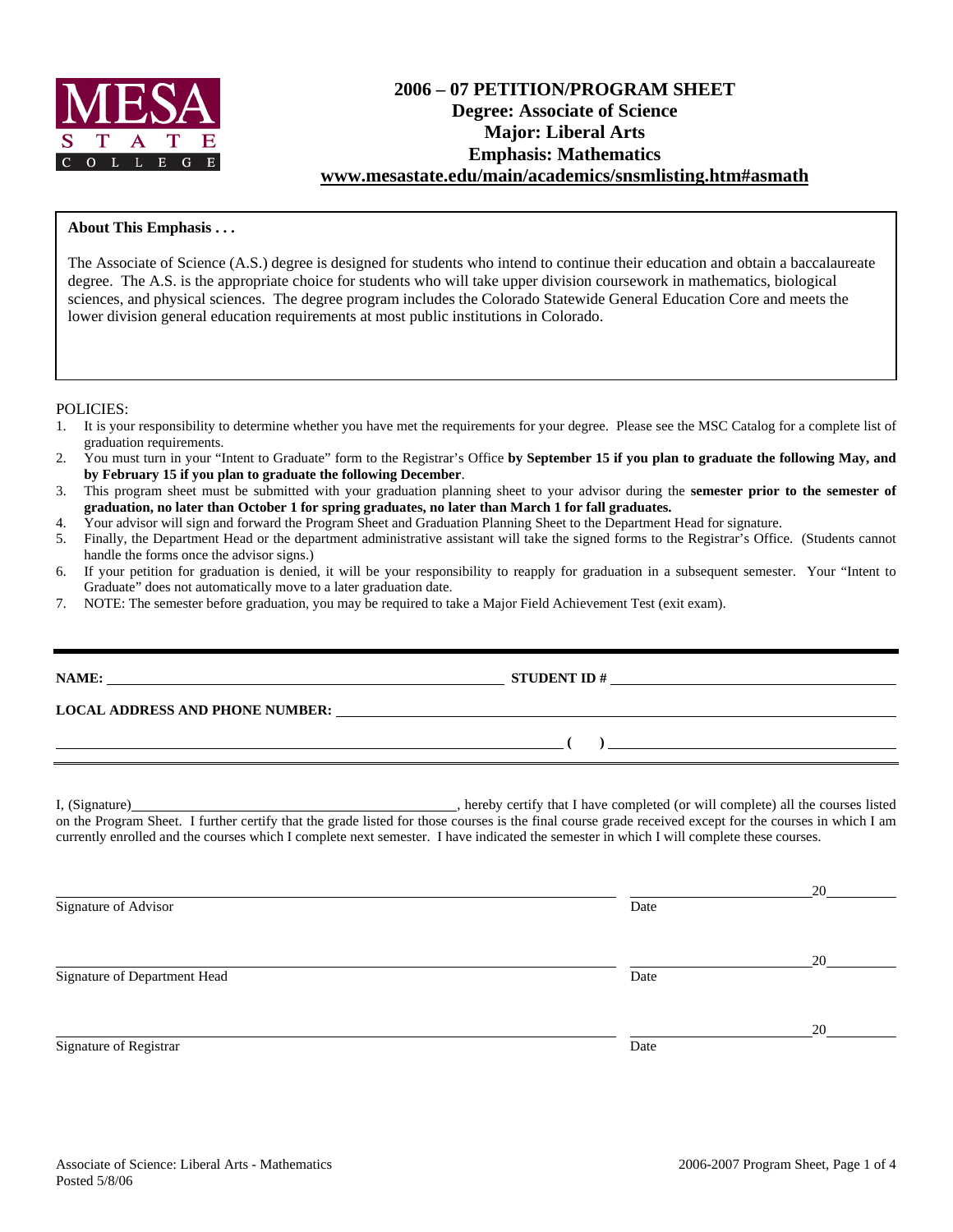- 60 semester hours are required for the Associate of Science degree. Must meet the academic residency requirements.
- A cumulative grade point average of 2.5 or higher must be maintained for all courses taken.
- No more than one "D" may be used in the Mathematics area of emphasis and a grade point average of 2.5 or higher must be maintained for all courses within the Mathematics area of emphasis.
- A grade of "C" or higher must be earned in all general education courses in order to be accepted for the transfer under the Core Transfer Agreements.
- No double counting is allowed between general education requirements and major requirements.

 $\Gamma$ 

• It is recommended that students work closely with a faculty advisor when selecting appropriate courses and scheduling classes.

| <b>GENERAL EDUCATION REQUIREMENTS</b> (33 Semester Hours)<br>Credit<br>Grade<br>Trns/Subs<br>No.<br>Term<br>Year<br>Course<br>English and Speech: ENGL 111 and 112, SPCH 102 (9 semester<br>hours, must earn a grade of "C" or above in ENGL 111 and 112)<br><b>ENGL</b><br>111<br>$\frac{3}{2}$<br>$\frac{1}{2}$<br><b>ENGL</b><br>$\overline{3}$<br>112<br><b>SPCH</b><br>3 <sup>7</sup><br>102 | Trns/Subs<br>Credit<br>Grade<br>Course<br>No.<br>Term<br>Year<br><b>Social and Behavioral Sciences: (6 Semester Hours)</b><br>(Minimum of 2 different disciplines) |  |  |  |  |  |  |  |  |
|---------------------------------------------------------------------------------------------------------------------------------------------------------------------------------------------------------------------------------------------------------------------------------------------------------------------------------------------------------------------------------------------------|--------------------------------------------------------------------------------------------------------------------------------------------------------------------|--|--|--|--|--|--|--|--|
| Physical Sciences/Math (12 semester hours)<br>Science (minimum 8 semester hours)                                                                                                                                                                                                                                                                                                                  | Humanities (6 semester hours)<br>(Minimum of 2 different disciplines)                                                                                              |  |  |  |  |  |  |  |  |
| Math (minimum 4 semester hours, MATH 113 or higher, must receive grade of "C" or above)*<br>* Math 151 may count as the general education mathematics requirement. If taken, it will be counted in the general education area and only 15<br>semester hours will be required in the Mathematics area of emphasis.                                                                                 |                                                                                                                                                                    |  |  |  |  |  |  |  |  |
| Kinesiology (2 semester hours) KINE/HPWA 100 and one KINA/HPWE/Selected DANC course<br>Trns/Subs<br>Course<br>Term<br>No.<br>Credit<br>Grade<br>Year<br><b>KINE/HPWA</b><br>100<br>$\overline{1}$                                                                                                                                                                                                 | Trns/Subs<br>Credit<br>Grade<br>Term<br>Year<br>Course<br><u>No.</u><br><b>KINA/HPWE</b><br>$\mathbf{1}$                                                           |  |  |  |  |  |  |  |  |
| Mathematics Emphasis Requirements (15-20 Semester Hours)                                                                                                                                                                                                                                                                                                                                          |                                                                                                                                                                    |  |  |  |  |  |  |  |  |
| Trns/Subs<br>Course<br><u>No.</u><br>Credit<br>Grade<br>Term<br>Year<br>MATH<br>$151*$<br>5 <sup>5</sup><br><b>MATH</b><br>152<br>5 <sup>5</sup><br><b>MATH</b><br>$-253$<br>4<br>*If MATH 151 is used to satisfy the Mathematics General Education Requirement, only 15 semester hours are required for the emphasis.                                                                            | Credit<br>Trns/Subs<br>Course<br>No.<br>Grade<br>Term<br>Year<br>$\overline{3}$<br>MATH<br>260<br><b>STAT</b><br>$\overline{3}$<br>200                             |  |  |  |  |  |  |  |  |
|                                                                                                                                                                                                                                                                                                                                                                                                   |                                                                                                                                                                    |  |  |  |  |  |  |  |  |
| Electives (5-10 Semester Hours) Any college level undergraduate courses excluding KINA/HPWE.<br>Trns/Subs<br>Course<br>Credit<br>No.<br>Grade<br>Term<br>Year                                                                                                                                                                                                                                     | Trns/Subs<br>Credit<br>Course<br>No.<br>Grade<br>Term<br>Year                                                                                                      |  |  |  |  |  |  |  |  |
| Recommended: MATH 225, MATH 240, and CSCI 111                                                                                                                                                                                                                                                                                                                                                     |                                                                                                                                                                    |  |  |  |  |  |  |  |  |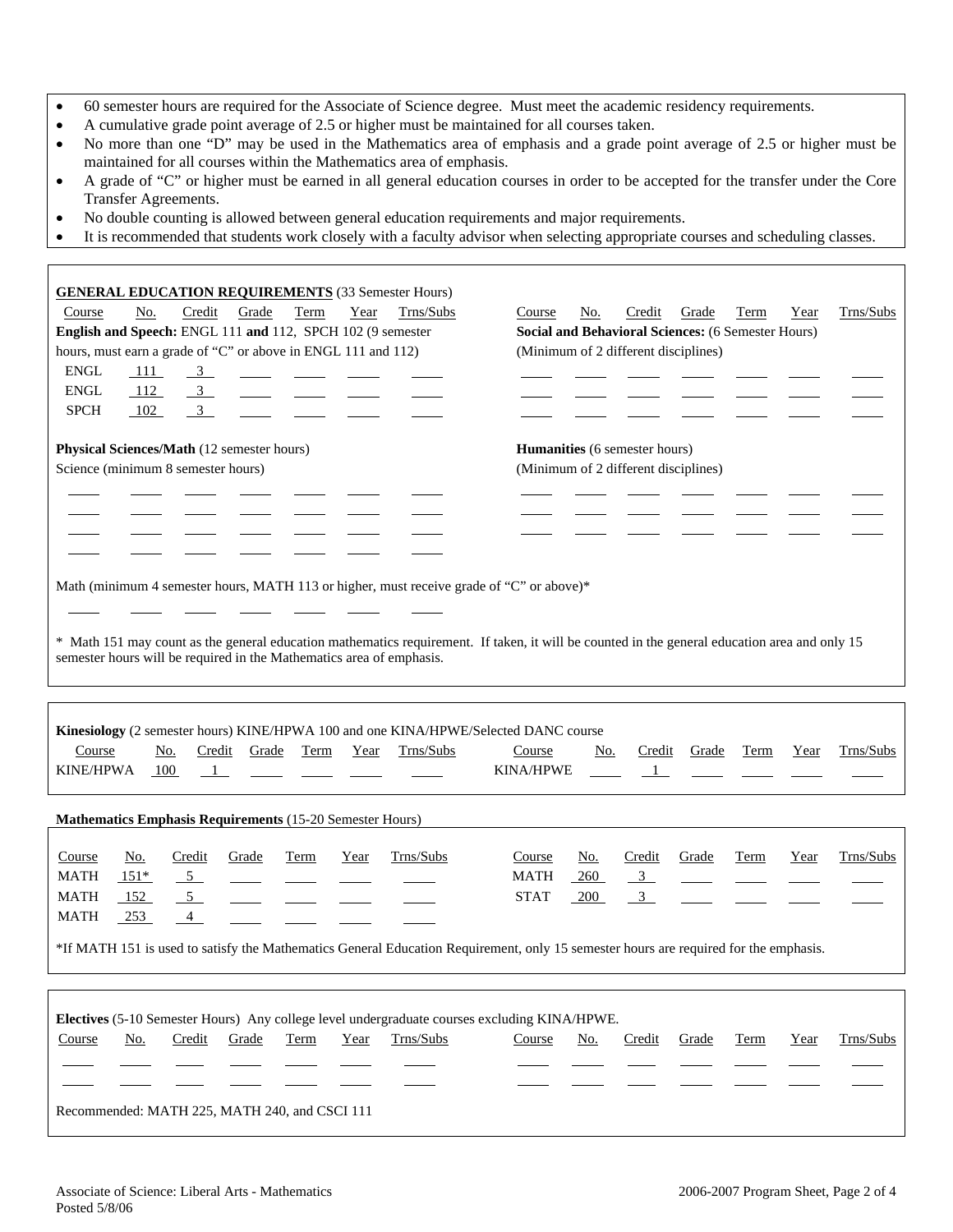#### **GENERAL EDUCATION REQUIREMENTS** (minimum 33 Semester Hours)

**English and Speech – 9** Semester Hours ENGL 111 **and** ENGL 112 **or** ENGL 129 *(by permission)* **And** SPCH 102 (required)

See current Mesa State College Catalog for list of courses that fulfill the requirements below.

**Mathematics and Science – minimum 12** Semester Hours Minimum 4 semester hours in Math and minimum 8 semester hours in Science. Both lecture and Lab must be taken in all courses having both.

**Humanities – 6** semester hours. Minimum of two different disciplines required.

**Social and Behavioral Sciences – 6** semester hours. Minimum of two different disciplines required.

#### **OTHER REQUIREMENTS** (2 Semester Hours)

**Kinesiology – 2** Semester Hours

Each student must take KINE/HPWA 100 together with one KINA/HPWE/Selected DANC course. See current catalog for listing.

#### **Mathematics Emphasis Requirements** (15-20 Semester Hours)

Required Courses

MATH 151 Calculus I\* (5) MATH 152 Calculus II (5) MATH 253 Calculus III (4) MATH 260 Differential Equations (3) STAT 200 Probability and Statistics (3)

\*MATH 151 may count as the mathematics general education requirement. This will leave a balance of 9 hours of free electives.

**Electives:** 5-9 semester hours. Recommended: MATH 225 Computational Linear Algebra, MATH 240 Introduction to Advanced Mathematics, and CSCI 111 Computer Science I.

Students are required to participate in exit examinations or other programs deemed necessary to comply with the college accountability requirement. All degree requirements must be completed as described above. Any exceptions or substitutions must be recommended in advance by the faculty advisor and approved by the Department Head.